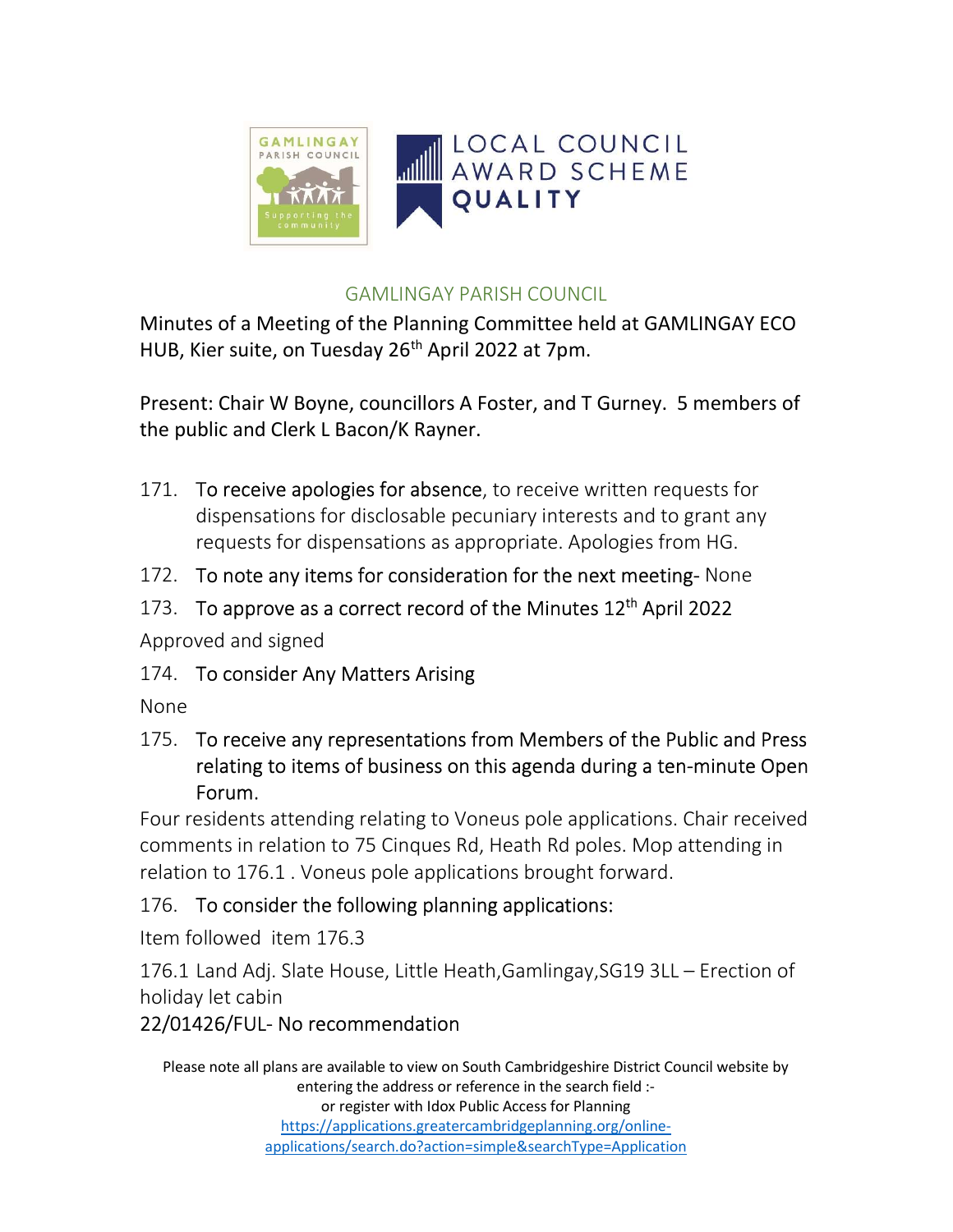Proposal for two self-contained holiday let properties. Design is well done and is environmentally and ecologically friendly, with sedum roof, blending in with the existing landscape. However, the proposal is a new building in the open countryside. Applicant advised bell tent business has not been implemented and considering dropping number of bell tents from 5 to 3. Chair advised she was aware of the EA objection in relation to sewerage disposal plans in flood zone. Location of toilet facilities and shower block for bell tents is not shown on plan.

176.2 8 Little Heath, Gamlingay, SG19 3LL- removal of condition 10 lighting strategy for bats and vary condition 15 (broadband ducting) to site boundary 21/04696/FUL &22/01395/S73.

Support for the retention of these conditions. 1 MOP left the meeting.

### 176.3 TELNOT Applications-Voneus

### a) 22/01794/TELNOT- Pole adj. to 75 Cinques Rd- Objection

Application not valid as no location point of pole provided in supporting documentation map. Located within the sight line of the busy Green Acres/Cinques Rd junction, likely to block view of drivers at this junction (visibility splay). The pole located on the pavement -as there is no verge in this location. BT mast right opposite on other side of road.

#### b) 22/01791/TELNOT- Pole -land at Heath Road- Objection

Limited verge width concern expressed about highway safety in this location. Location of pole not shown on location map and therefore application is invalid.

c) 22/01792/TELNOT-Pole adj. to 17 Cinques Rd-No concerns

d) 22/01793/TELNOT- Pole adj. 92 Station Road-No concerns

e) 22/01795/TELNOT- Pole opposite 8 Green Acres-No concerns Land is in private ownership.

f) 22/01798/TELNOT-Pole adj. 104 Station Road- to be withdrawn-not commented upon

g) 22/01797/TELNOT-Pole adj. 25 Dolphins Way-No concerns

h) 22/01800/TELNOT-Pole land at Hatley Road, Gamlingay to be withdrawnnot commented upon

i) 22/01799/TELNOT-2 Poles at Hatley Road- to be withdrawn-not commented upon

#### j) 22/01796/TELNOT- Pole adj. to 55 Station Road, Gamlingay-Objection

Location of proposed pole will require removal of a large tree . Location not suitable- on corner of driveway with limited vision splay in sight line of approaching traffic on Station Rd on exiting the drive. Driveway access is for numerous properties.

Please note all plans are available to view on South Cambridgeshire District Council website by entering the address or reference in the search field :-

or register with Idox Public Access for Planning

https://applications.greatercambridgeplanning.org/onlineapplications/search.do?action=simple&searchType=Application